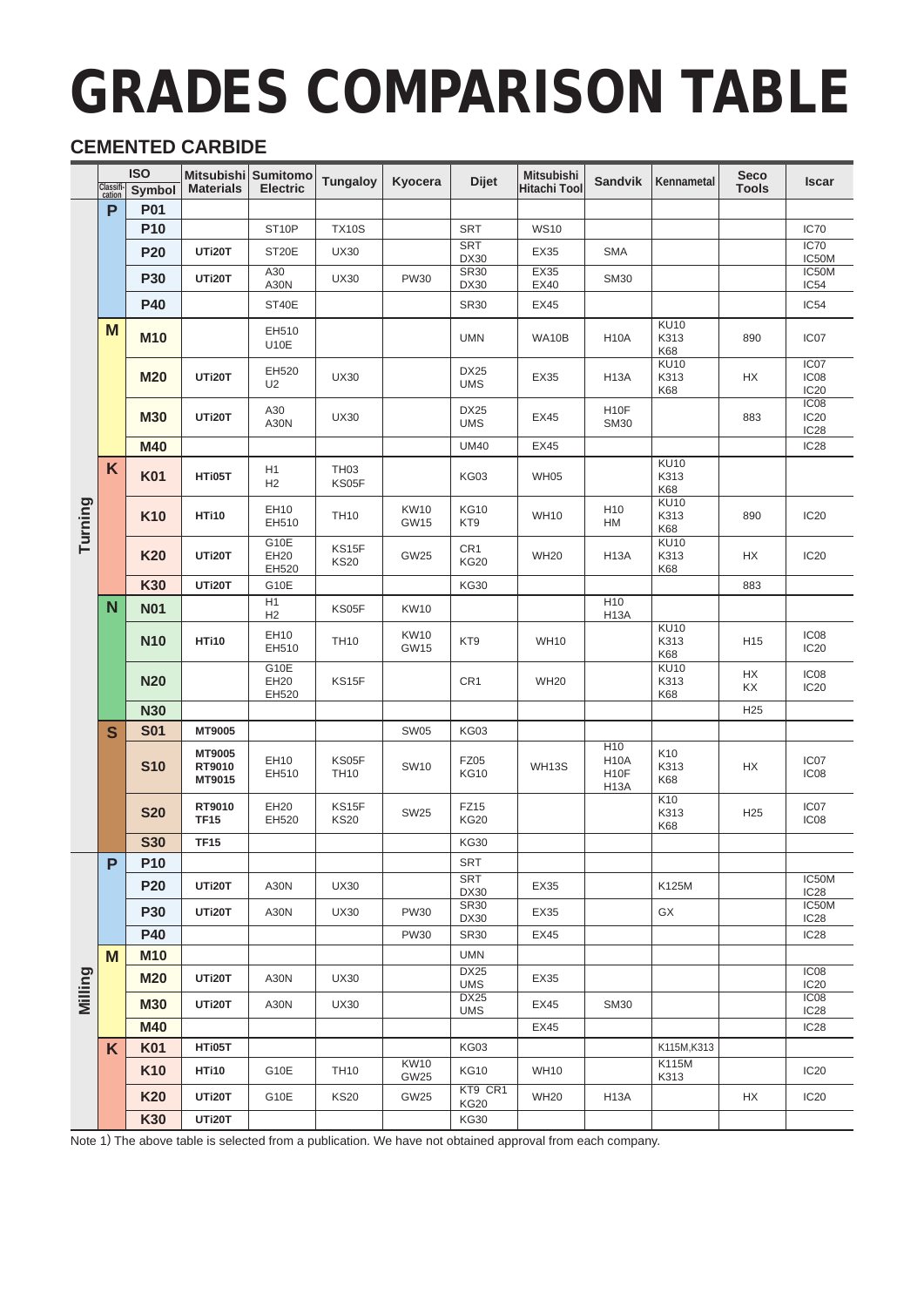#### **MICRO GRAIN**

|                     |        | <b>ISO</b><br>Classifi- Symbol | <b>Mitsubishi</b><br><b>Materials</b> | <b>Sumitomo</b><br><b>Electric</b> | <b>Tungaloy</b>  | Kyocera     | <b>Dijet</b> | Mitsubishi<br><b>Hitachi Tool</b> | <b>Sandvik</b>    | Kennametal | <b>Seco</b><br><b>Tools</b> |
|---------------------|--------|--------------------------------|---------------------------------------|------------------------------------|------------------|-------------|--------------|-----------------------------------|-------------------|------------|-----------------------------|
|                     | 7<br>c |                                | <b>SF10</b>                           |                                    |                  |             | <b>FZ05</b>  |                                   | <b>PN90</b>       |            |                             |
| $\overline{\omega}$ | Z01    | <b>MF07</b>                    | F <sub>0</sub>                        | MD05F                              |                  | <b>FB05</b> | <b>NM08</b>  | 6UF,H3F                           |                   |            |                             |
| $\circ$             |        |                                | <b>MF10</b>                           |                                    | MD1508           |             | <b>FB10</b>  |                                   | 8UF, H6F          |            |                             |
|                     |        |                                | <b>HTi10</b>                          | XF <sub>1</sub>                    | <b>MD10</b>      |             | <b>FZ10</b>  | <b>NM10</b>                       |                   |            |                             |
| ě                   |        | Z10                            | <b>MF20</b>                           | F <sub>1</sub>                     | MD0508           | <b>FW30</b> | <b>FZ15</b>  | <b>NM12</b>                       | H <sub>10</sub> F |            | 890                         |
| ρū                  |        |                                |                                       | <b>AFU</b>                         | MD07F            |             | <b>FB15</b>  | <b>NM15</b>                       |                   |            |                             |
|                     |        |                                | <b>TF15</b>                           | AF <sub>0</sub>                    | <b>EM10</b>      |             | FZ15         | BRM20                             |                   |            | 890                         |
| Ë                   |        | Z20                            |                                       | SF <sub>2</sub>                    | <b>MD20</b>      |             | <b>FB15</b>  |                                   | <b>H15F</b>       |            |                             |
| යි                  |        |                                | <b>MF30</b>                           | AF <sub>1</sub>                    | G <sub>1</sub> F |             | <b>FB20</b>  | EF20N                             |                   |            | 883                         |
|                     |        | Z30                            |                                       | A <sub>1</sub>                     |                  |             | <b>FZ20</b>  | <b>NM25</b>                       |                   |            | 883                         |
|                     |        |                                |                                       | CC                                 |                  |             | <b>FB20</b>  | <b>NM40</b>                       |                   |            |                             |

#### **CERMET**

|         |                     | <b>ISO</b>      |                                                                   | Mitsubishi Sumitomo                                         | Tungaloy                                                                        | Kyocera                                                                                      | <b>Dijet</b>             | <b>Mitsubishi</b>                                             | <b>Sandvik</b>      | Kennametal                            | <b>Seco</b>                        | <b>Iscar</b>                                                 |
|---------|---------------------|-----------------|-------------------------------------------------------------------|-------------------------------------------------------------|---------------------------------------------------------------------------------|----------------------------------------------------------------------------------------------|--------------------------|---------------------------------------------------------------|---------------------|---------------------------------------|------------------------------------|--------------------------------------------------------------|
|         | Classifi-<br>cation | Symbol          | <b>Materials</b>                                                  | <b>Electric</b>                                             |                                                                                 |                                                                                              |                          | Hitachi Tool                                                  |                     |                                       | <b>Tools</b>                       |                                                              |
|         | P                   | <b>P01</b>      | $AP25N^*$<br>$VP25N*$                                             | T110A<br>T1000A                                             | <b>NS520</b><br>$AT520*$<br>$GT520*$<br>$GT720*$                                | <b>TN30</b><br><b>TN610</b><br>PV710*<br>PV30*<br><b>TN6010</b><br>PV7010*                   | LN10<br>CX50             |                                                               |                     |                                       |                                    | IC <sub>20</sub> N<br>$\text{IC520N}^\star$                  |
|         |                     | <b>P10</b>      | <b>NX2525</b><br>$AP25N^*$<br>$VP25N^*$                           | T1200A<br>T2000Z*<br>T1500A<br>T1500Z*                      | <b>NS520</b><br><b>NS730</b><br>$GT730*$<br><b>NS9530</b><br>GT9530*<br>AT9530* | <b>TN60</b><br><b>TN610</b><br>PV710*<br>PV60*<br><b>TN6010</b><br>PV7010*                   | CX50<br>CX75<br>PX75*    | $CZ25*$                                                       | CT5015<br>$GC1525*$ | KT315<br><b>KT125</b>                 | TP1020<br>TP1030*<br>СM<br>$CMP*$  | IC <sub>20</sub> N<br>$IC520N*$<br>IC530N*                   |
|         |                     | <b>P20</b>      | <b>NX2525</b><br>$AP25N*$<br>$VP25N*$<br><b>NX3035</b><br>MP3025* | T1200A<br>T2500A<br>T2000Z*<br>T3000Z*<br>T1500A<br>T1500Z* | <b>NS530</b><br><b>NS730</b><br>$GT730*$<br><b>NS9530</b><br>GT9530*<br>AT9530* | <b>TN60</b><br><b>PV60*</b><br><b>TN620</b><br>PV720*<br><b>TN6020</b><br>PV7020*<br>PV7025* | CX75<br>$PX75*$<br>PX90* | CH550                                                         | $GC1525*$           | <b>KT325</b><br>KT1120<br>KT5020*     | TP1020<br>TP1030*                  | IC <sub>20</sub> N<br>IC520N*<br>IC30N<br>$IC530N*$<br>IC75T |
|         |                     | <b>P30</b>      | MP3025*<br><b>VP45N*</b>                                          | T3000Z*                                                     |                                                                                 | PV7025*<br>$PV90*$                                                                           | PX90*                    |                                                               |                     |                                       |                                    | IC75T                                                        |
| Turning | M                   | M10             | <b>NX2525</b><br>$AP25N^*$<br>$VP25N^*$                           | T110A<br>T1000A<br>T2000Z*<br>T1500Z*                       | <b>NS520</b><br>AT530*<br>$GT530*$<br>$GT720*$                                  | <b>TN60</b><br>PV60*<br><b>TN620</b><br>PV720*<br><b>TN6020</b><br>PV7020*                   | LN10<br>CX50             |                                                               | GC1525*             | <b>KT125</b>                          | TP1020<br>TP1030*<br>CМ<br>$CMP^*$ |                                                              |
|         |                     | <b>M20</b>      | <b>NX2525</b><br>$AP25N*$<br>$VP25N^*$                            | T1200A<br>T2000Z*<br>T1500A<br>$T1500Z*$                    | <b>NS530</b><br>$GT730*$<br><b>NS730</b>                                        | <b>TN90</b><br><b>TN6020</b><br>TN620<br>PV720*<br>PV90*<br>PV7020*<br>PV7025*               | CX50<br>CX75             | CH550                                                         |                     |                                       |                                    |                                                              |
|         |                     | <b>M30</b>      |                                                                   |                                                             |                                                                                 |                                                                                              |                          |                                                               |                     |                                       |                                    |                                                              |
|         | K                   | K01             | <b>NX2525</b><br>$AP25N^*$                                        | T110A<br>T1000A<br>T2000Z*<br>$T1500Z^*$                    | <b>NS710</b><br><b>NS520</b><br>AT520*<br>$GT520*$<br>$GT720*$                  | <b>TN30</b><br>$PV30*$<br>PV7005*<br><b>TN610</b><br>PV710*<br><b>TN6010</b><br>PV7010*      | LN10                     |                                                               |                     |                                       |                                    |                                                              |
|         |                     | K <sub>10</sub> | <b>NX2525</b><br>$AP25N^*$                                        | T1200A<br>T2000Z*<br>T1500A<br>$T1500Z^*$                   | <b>NS520</b><br>$GT730*$<br><b>NS730</b>                                        | <b>TN60</b><br>$PV60*$<br><b>TN6020</b><br>TN620.<br>$PV720*$<br>PV7020*<br>$PV7025*$        | LN10                     |                                                               | CT5015              | <b>KT325</b><br><b>KT125</b>          |                                    |                                                              |
|         |                     | K20             | <b>NX2525</b><br>$AP25N*$                                         | T3000Z*                                                     |                                                                                 |                                                                                              | <b>CX75</b>              |                                                               |                     |                                       |                                    |                                                              |
|         | P                   | <b>P10</b>      | <b>NX2525</b>                                                     |                                                             |                                                                                 | <b>TN620M</b><br><b>TN60</b>                                                                 | CX75                     | $MZ1000*$                                                     |                     |                                       | C15M                               | IC30N                                                        |
|         |                     | <b>P20</b>      | MX3020<br><b>NX2525</b>                                           | <b>T250A</b>                                                | <b>NS530</b>                                                                    | <b>TN100M</b><br><b>TN620M</b><br><b>TN60</b>                                                | CX75<br>CX90             | CH550<br>CH7030<br>$MZ1000*$<br>MZ2000*                       | CT530               | <b>KT530M</b><br>HT7<br><b>KT605M</b> | C <sub>15</sub> M<br>MP1020        | IC30N                                                        |
|         |                     | <b>P30</b>      | MX3030<br><b>NX4545</b>                                           | T250A<br>T4500A                                             | <b>NS530</b><br><b>NS540</b><br><b>NS740</b>                                    |                                                                                              | CX90<br>CX99             | MZ3000*<br>CH7035                                             |                     |                                       |                                    | IC30N                                                        |
|         | M                   | <b>M10</b>      | <b>NX2525</b>                                                     |                                                             |                                                                                 | <b>TN60</b><br><b>TN620M</b>                                                                 |                          |                                                               |                     |                                       |                                    | IC30N                                                        |
| Milling |                     | <b>M20</b>      | MX3020<br><b>NX2525</b>                                           |                                                             | <b>NS530</b>                                                                    | <b>TN100M</b><br><b>TN620M</b>                                                               | <b>CX75</b>              | CH550<br>CH7030<br>MZ1000 <sup>*</sup><br>MZ2000 <sup>*</sup> | CT530               | <b>KT530M</b><br>HT7<br><b>KT605M</b> | C15M                               | IC30N                                                        |
|         |                     | <b>M30</b>      | MX3030<br><b>NX4545</b>                                           | <b>T250A</b>                                                | <b>NS540</b><br><b>NS740</b>                                                    |                                                                                              | CX90<br>CX99             | MZ3000*<br>CH7035                                             |                     |                                       |                                    |                                                              |
|         | K                   | <b>K01</b>      |                                                                   |                                                             |                                                                                 |                                                                                              |                          |                                                               |                     |                                       |                                    |                                                              |
|         |                     | <b>K10</b>      | <b>NX2525</b>                                                     |                                                             | <b>NS530</b>                                                                    | <b>TN60</b>                                                                                  |                          |                                                               |                     |                                       |                                    |                                                              |
|         |                     | <b>K20</b>      | <b>NX2525</b>                                                     |                                                             |                                                                                 |                                                                                              | CX75                     |                                                               |                     | <b>KT530M</b><br>HT7                  |                                    |                                                              |

\*Coated Cermet<br>Note 1) The about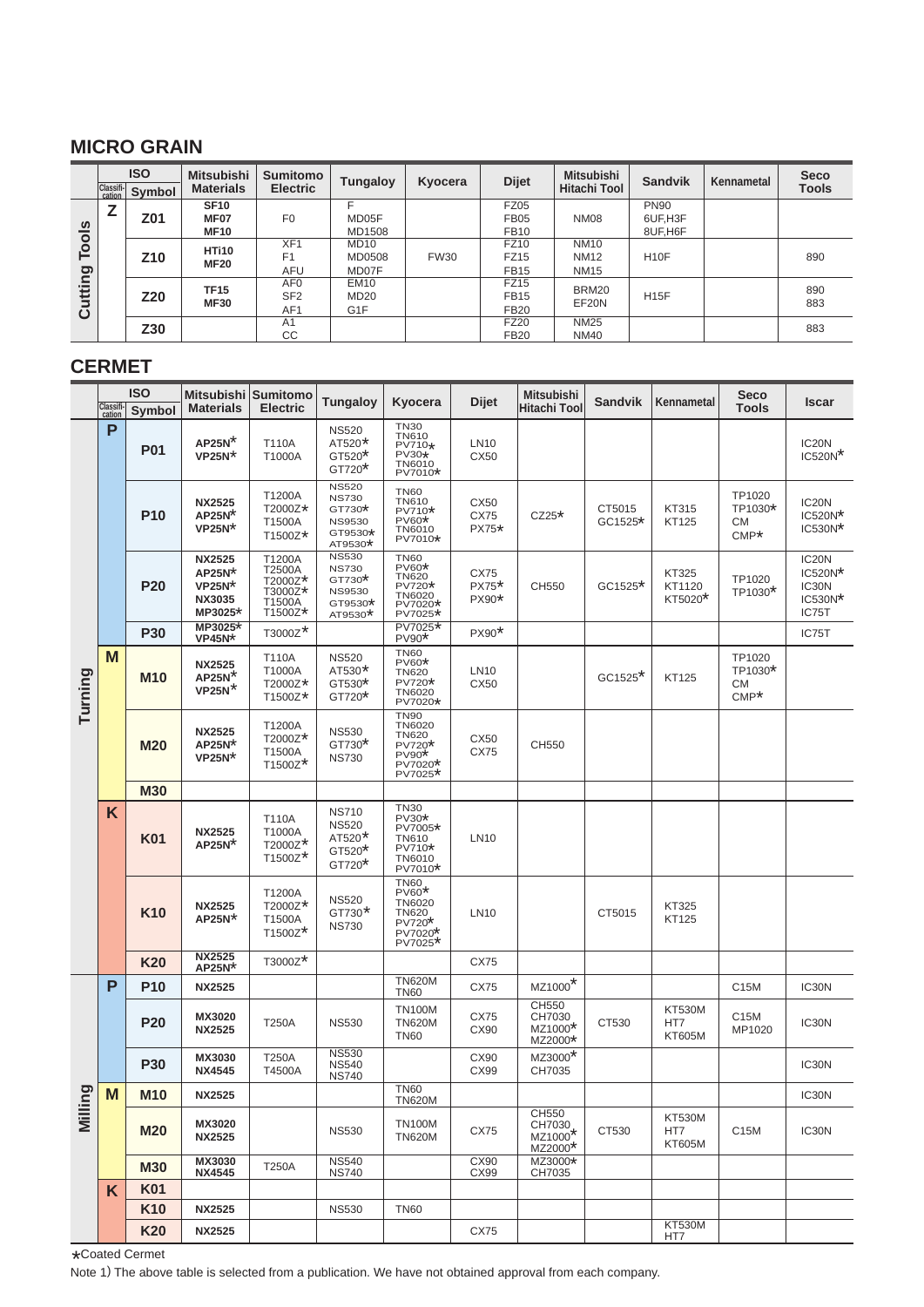# **CVD COATED GRADE**

|         | Classifi- | <b>ISO</b>      |                                                                     | Mitsubishi   Sumitomo                                          | <b>Tungaloy</b>                  | Kyocera                                                       | Dijet                                                            | <b>Mitsubishi</b>                  | <b>Sandvik</b>                                 | Kennametal                                                          | <b>Seco</b>                          | <b>Iscar</b>                      |
|---------|-----------|-----------------|---------------------------------------------------------------------|----------------------------------------------------------------|----------------------------------|---------------------------------------------------------------|------------------------------------------------------------------|------------------------------------|------------------------------------------------|---------------------------------------------------------------------|--------------------------------------|-----------------------------------|
|         | cation    | Symbol          | <b>Materials</b>                                                    | <b>Electric</b>                                                |                                  |                                                               |                                                                  | <b>Hitachi Tool</b>                |                                                |                                                                     | <b>Tools</b>                         |                                   |
|         | P         | <b>P01</b>      | <b>UE6105</b>                                                       | <b>AC810P</b><br><b>AC700G</b>                                 | T9105<br>T9005                   | CA510<br>CA5505                                               | <b>JC110V</b>                                                    | HG8010                             | GC4305<br>GC4205                               | KCP05B<br>KCP05<br>KC9105                                           | TP0501<br>TP0500<br>TP1501<br>TP1500 | IC9150<br>IC8150<br>IC428         |
|         |           | <b>P10</b>      | <b>UE6105</b><br><b>MC6015</b><br><b>UE6110</b><br>MY5015           | <b>AC810P</b><br><b>AC700G</b><br>AC820P<br>AC2000<br>AC8015P  | T9105<br>T9005<br>T9115<br>T9215 | CA510<br>CA5505<br>CA515<br>CA5515                            | <b>JC110V</b><br><b>JC215V</b>                                   | HG8010<br>HG8025<br>GM8020         | GC4315<br>GC4215<br>GC4325                     | KCP10B<br>KCP10<br>KCP25<br>KC9110                                  | TP1501<br>TP1500<br>TP2501<br>TP2500 | IC9150<br>IC8150<br>IC8250        |
|         |           | <b>P20</b>      | MC6015<br><b>UE6110</b><br>MC6025<br><b>UE6020</b><br>MY5015        | AC820P<br>AC2000<br>AC8025P<br><b>AC830P</b>                   | T9115<br>T9125<br>T9215<br>T9225 | <b>CA025P</b><br>CA515<br>CA5515<br>CA525<br>CA5525<br>CR9025 | <b>JC110V</b><br><b>JC215V</b>                                   | HG8025<br>GM8020<br><b>GM25</b>    | GC4315<br>GC4215<br>GC4325<br>GC4225           | KCP25B<br>KCP30B<br>KCP25<br>KC9125                                 | TP2501<br>TP2500                     | IC8250<br>IC9250<br>IC8350        |
|         |           | <b>P30</b>      | MC6025<br><b>UE6020</b><br>MC6035<br><b>UE6035</b><br><b>UH6400</b> | AC8035P<br><b>AC830P</b><br>AC630M                             | T9125<br>T9135<br>T9035<br>T9225 | <b>CA025P</b><br>CA525<br>CA5525<br>CA530<br>CA5535<br>CR9025 | <b>JC215V</b><br><b>JC325V</b>                                   | GM25<br>GM8035                     | GC4325<br>GC4335<br>GC4225<br>GC4025<br>GC4235 | KCP30B<br>KCP30                                                     | TP3501<br>TP3500<br>TP3000           | IC8350<br>IC9250<br>IC9350        |
|         |           | <b>P40</b>      | MC6035<br>UE6035<br><b>UH6400</b>                                   | AC8035P<br>AC630M                                              | T9135<br>T9035                   | CA530<br>CA5535                                               | <b>JC325V</b>                                                    | GM8035<br>GX30                     | GC4235<br>GC4335                               | KCP40<br>KCP40B<br>KC9140<br>KC9240                                 | TP3501<br>TP3500<br>TP3000           | IC9350                            |
|         | M         | M10             | <b>MC7015</b><br><b>US7020</b>                                      | AC610M<br>AC6020M                                              | T6120<br>T9215                   | CA6515                                                        | <b>JX605X</b><br><b>JC110V</b>                                   |                                    | GC2015<br>GC2220                               | KCM15B<br>KCM15                                                     | <b>TM2000</b>                        | IC6015<br>IC8250                  |
| Turning |           | <b>M20</b>      | <b>MC7015</b><br><b>US7020</b><br><b>MC7025</b>                     | AC6020M<br>AC610M<br>AC6030M<br>AC630M                         | T6120<br>T9215                   | CA6515<br>CA6525                                              | <b>JC110V</b>                                                    | HG8025<br>GM25                     | GC2015<br>GC2220                               | KCM15<br>KCM25B<br>KCP40B                                           | <b>TM2000</b>                        | IC6015                            |
|         |           | <b>M30</b>      | <b>MC7025</b><br><b>US735</b>                                       | AC6030M<br>AC630M                                              | T6130                            | CA6525                                                        | <b>JX525X</b>                                                    | GM8035<br>GX30                     | GC2025                                         | KCM25<br>KCM35B<br>KCP40                                            | <b>TM4000</b>                        | IC6025                            |
|         |           | <b>M40</b>      | <b>US735</b>                                                        | AC6030M<br>AC630M                                              |                                  |                                                               | <b>JX525X</b>                                                    | GX30                               | GC2025                                         | KCM35B<br>KCM35                                                     | <b>TM4000</b>                        | IC6025                            |
|         | K         | <b>K01</b>      | <b>MC5005</b><br><b>UC5105</b>                                      | AC405K<br><b>AC410K</b><br>AC4010K                             | T515<br>T5105                    | CA4505<br>CA4010<br>CA310                                     | JC050W<br><b>JC105V</b>                                          | HX3505                             | GC3205<br>GC3210                               | KCK05B<br>KCK05                                                     | <b>TK0501</b><br>TH1500              | IC5005                            |
|         |           | K <sub>10</sub> | MC5015<br><b>MH515</b><br><b>UC5115</b><br>MY5015                   | <b>AC405K</b><br>AC4010K<br><b>AC410K</b><br>AC4015K<br>AC415K | T515<br>T5115                    | CA315<br>CA4515<br>CA4010<br>CA4115                           | <b>JC108W</b><br><b>JC050W</b><br><b>JC105V</b><br><b>JC110V</b> | HX3515<br>HG8010                   | GC3205<br>GC3210                               | KCK15B<br>KCK15<br>KCK20<br>KC9315<br>KCK20B                        | <b>TK0501</b><br>TK1501              | IC5005<br>IC5010<br>IC428         |
|         |           | K <sub>20</sub> | MC5015<br>MH515<br><b>UC5115</b><br><b>UE6110</b><br>MY5015         | AC4015K<br><b>AC415K</b><br><b>AC420K</b><br>AC8025P           | T5115<br>T5125                   | CA320<br>CA4515<br>CA4115<br>CA4120                           | <b>JC108W</b><br><b>JC110V</b><br><b>JC215V</b>                  | HG8025<br>GM8020                   | GC3225                                         | KCK20B<br>KCK20<br>KCPK05                                           | <b>TK1501</b>                        | IC5010<br>IC8150                  |
|         |           | <b>K30</b>      | <b>UE6110</b>                                                       | AC8025P                                                        | T5125                            |                                                               | JC215                                                            | HG8025<br>GM8020                   | GC3225                                         | KCPK05                                                              |                                      |                                   |
|         | S         | <b>S01</b>      | <b>US905</b>                                                        |                                                                |                                  | CA6515<br>CA6525<br>CA6535                                    |                                                                  | HS9105<br>HS9115                   | S05F                                           |                                                                     |                                      |                                   |
|         | P         | P <sub>10</sub> |                                                                     |                                                                |                                  |                                                               | <b>JC730U</b>                                                    |                                    |                                                |                                                                     | MP1500                               | IC9080<br>IC4100<br>IC9015        |
|         |           | <b>P20</b>      | F7030<br><b>MC7020</b>                                              | <b>ACP100</b>                                                  | T3130<br>T3225                   |                                                               | <b>JC730U</b>                                                    | GX2140                             | GC4220                                         |                                                                     | MP1500<br>MP2500                     | IC5500<br>IC5100<br><b>IC520M</b> |
|         |           | <b>P30</b>      | F7030<br><b>MC7020</b>                                              | ACP100                                                         | T3130<br>T3225                   |                                                               |                                                                  | GX2140<br>GX2160                   | GC4330<br>GC4230                               | KCPK30<br><b>KC930M</b>                                             | MP2500                               | IC5500<br>IC4050                  |
|         |           | <b>P40</b>      |                                                                     |                                                                |                                  |                                                               |                                                                  | GX2030<br>GX30<br>GX2160           | GC4340<br>GC4240                               | KC935M<br><b>KC530M</b>                                             |                                      |                                   |
|         | М         | <b>M10</b>      |                                                                     |                                                                |                                  |                                                               |                                                                  |                                    |                                                |                                                                     |                                      | IC9250                            |
|         |           | <b>M20</b>      | F7030<br><b>MC7020</b>                                              | <b>ACP100</b><br><b>ACM200</b>                                 | T3130<br>T3225                   | CA6535                                                        | <b>JC730U</b>                                                    | AX2040<br>GX2140                   |                                                | <b>KC925M</b>                                                       | MP2500<br>MM4500                     | <b>IC520M</b><br>IC9350           |
| Milling |           | <b>M30</b>      | F7030<br><b>FC7020</b><br><b>MC7020</b>                             | ACP100                                                         | T3130<br>T3225                   | CA6535                                                        |                                                                  | AX2040<br>GX2140<br>GX2160<br>GX30 | GC2040                                         | KC930M                                                              | MP2500<br>MM4500                     | IC9350<br>IC4050                  |
|         |           | <b>M40</b>      |                                                                     |                                                                |                                  |                                                               |                                                                  | GX2030<br>GX2160<br>GX30           |                                                | <b>KC930M</b><br><b>KC935M</b>                                      |                                      | IC635                             |
|         | K         | <b>K01</b>      |                                                                     |                                                                |                                  |                                                               | <b>JC600</b>                                                     |                                    |                                                |                                                                     |                                      |                                   |
|         |           | K <sub>10</sub> | <b>MC5020</b>                                                       | <b>ACK100</b>                                                  | T1215<br>T1115<br>T1015          | <b>CA420M</b>                                                 | <b>JC600</b>                                                     |                                    |                                                |                                                                     |                                      |                                   |
|         |           | K <sub>20</sub> | <b>MC5020</b>                                                       | <b>ACK200</b>                                                  | T1115<br>T1015                   |                                                               | JC610                                                            |                                    | GC3220<br>GC3330<br><b>K20W</b>                | <b>KC915M</b>                                                       | MK1500<br>MK2000                     | IC5100<br>IC9150                  |
|         |           | <b>K30</b>      |                                                                     |                                                                |                                  |                                                               | JC610                                                            | GX30                               | GC3330<br>GC3040                               | <b>KC920M</b><br><b>KC925M</b><br>KCPK30<br><b>KC930M</b><br>KC935M | MK2000<br>MK3000                     | IC4100<br>IC4050<br><b>IC520M</b> |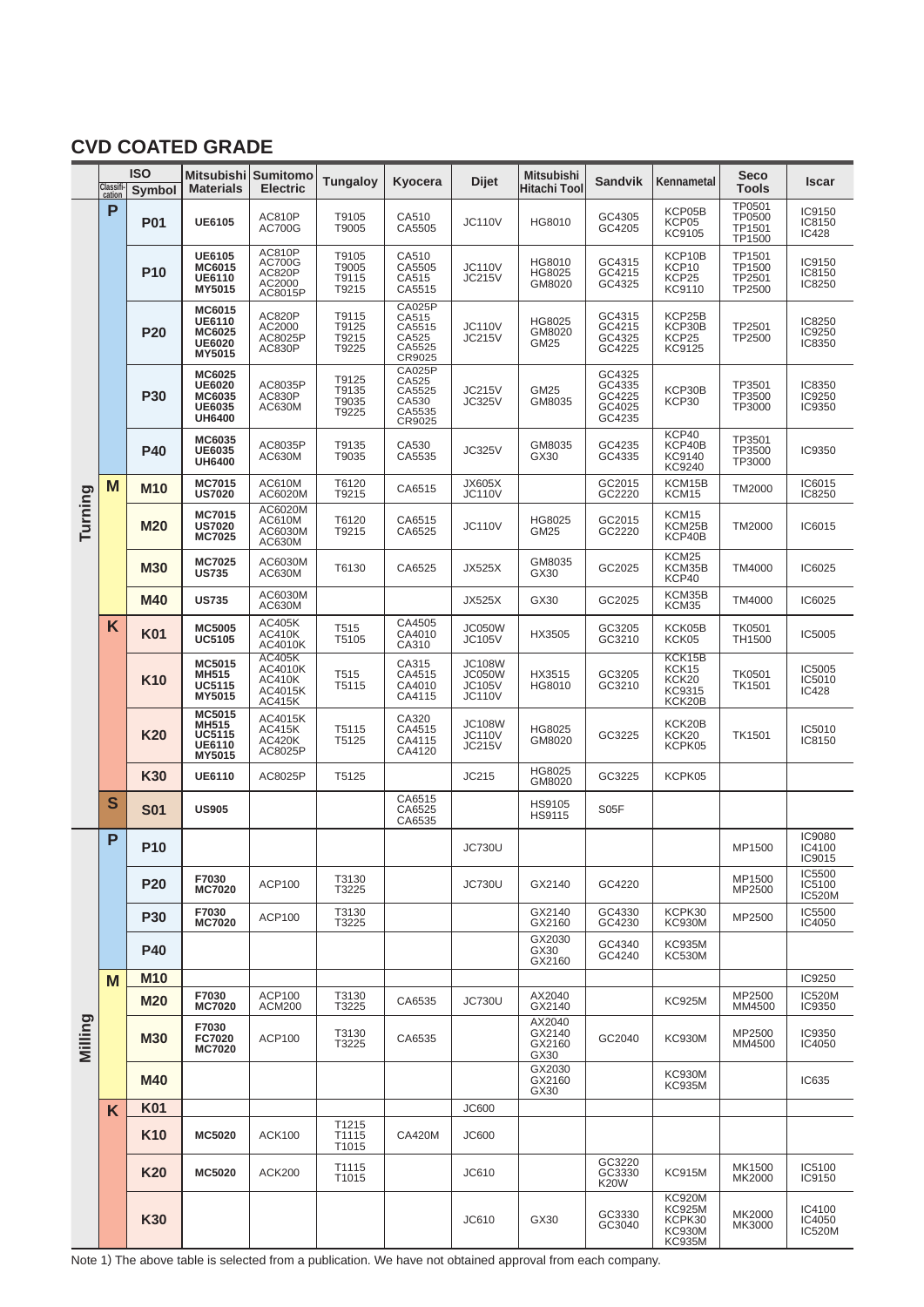## **PVD COATED GRADE**

|         | <b>ISO</b>          |                          |                                                                                   | Mitsubishi Sumitomo                               | Tungaloy                                                                                | Kyocera                                                           | <b>Dijet</b>                                                                   | <b>Mitsubishi</b>                               | <b>Sandvik</b>                       | Kennametal                                                                                                  | <b>Seco</b>                      | Iscar                                                                                                     |
|---------|---------------------|--------------------------|-----------------------------------------------------------------------------------|---------------------------------------------------|-----------------------------------------------------------------------------------------|-------------------------------------------------------------------|--------------------------------------------------------------------------------|-------------------------------------------------|--------------------------------------|-------------------------------------------------------------------------------------------------------------|----------------------------------|-----------------------------------------------------------------------------------------------------------|
|         | Classifi-<br>cation | <b>Symbol</b>            | <b>Materials</b>                                                                  | <b>Electric</b>                                   |                                                                                         |                                                                   |                                                                                | <b>Hitachi Tool</b>                             |                                      |                                                                                                             | <b>Tools</b>                     |                                                                                                           |
|         | P                   | <b>P01</b><br><b>P10</b> | <b>VP10MF</b><br><b>MS6015</b>                                                    |                                                   | AH710<br><b>SH725</b>                                                                   | PR1005<br>PR1005<br>PR930 PR1025<br>PR1115 PR1225                 |                                                                                |                                                 | GC1125                               | KCU <sub>10</sub><br>KC5010<br>KC5510                                                                       | CP200<br><b>TS2000</b>           | IC250 IC507<br>IC570 IC807                                                                                |
|         |                     | <b>P20</b>               | <b>VP10RT</b><br>VP20RT<br><b>VP15TF</b><br><b>VP20MF</b><br><b>MS6015</b>        | <b>AC520U</b>                                     | AH710<br>AH725<br>AH120<br><b>SH730</b><br>GH730<br>GH130<br><b>SH725</b>               | PR1425<br>PR930<br>PR1025<br>PR1115<br>PR1225<br>PR1425<br>PR1535 |                                                                                | IP2000                                          | GC1125<br>GC15                       | KU10T<br>KCU <sub>10</sub><br>KC5025<br>KC5525<br><b>KU25T</b>                                              | TS2500                           | IC907 IC908<br>IC1007<br>IC250 IC308<br>IC507 IC807<br>IC808 IC907<br>IC908 IC1008<br>IC1028 IC3028       |
|         |                     | <b>P30</b>               | VP10RT<br><b>VP20RT</b><br>VP15TF<br><b>VP20MF</b>                                | AC1030U<br>AC530U                                 | AH725 AH120<br>SH730 GH730<br>GH130 AH740<br>J740 SH725                                 | PR1025<br>PR1225<br>PR1425<br>PR1535<br>PR1625                    |                                                                                | IP3000                                          | GC1125                               | KCU25<br>KC5525<br><b>KU25T</b>                                                                             | CP500                            | IC228 IC250<br>IC328 IC330<br>IC354 IC528<br>IC1008<br>IC1028 IC3028                                      |
|         |                     | <b>P40</b>               |                                                                                   |                                                   | AH740<br>J740                                                                           | PR1535                                                            |                                                                                |                                                 |                                      |                                                                                                             | CP500<br>CP600                   | IC228 IC328<br>IC528 IC928<br>IC1008 IC1028<br>IC3028                                                     |
|         | M                   | <b>M01</b>               |                                                                                   |                                                   |                                                                                         |                                                                   |                                                                                |                                                 |                                      |                                                                                                             |                                  |                                                                                                           |
|         |                     | <b>M10</b>               | <b>VP10MF</b><br><b>MS6015</b>                                                    |                                                   | AH710<br><b>SH725</b>                                                                   | PR1025<br>PR1225<br>PR1425                                        | JC5003<br>JC8015                                                               | <b>IP050S</b>                                   | GC1115<br>GC15<br>GC1105             | KCU <sub>10</sub><br>KC5010<br>KC5510                                                                       | CP200<br><b>TS2000</b>           | IC354 IC507<br>IC520 IC807<br>IC907 IC1007<br><b>IC5080T</b>                                              |
| Turning |                     | <b>M20</b>               | VP10RT<br>VP20RT<br>VP15TF<br><b>VP20MF</b>                                       | AC520U<br>AC5015S                                 | AH710 AH725<br>AH120 SH730<br>GH730 GH130<br>GH330 AH630<br><b>SH725</b>                | PR1025 PR1125<br>PR1225 PR1425<br>PR915 PR930<br>PR1535           | JC5003<br>JC5015<br>JC8015<br>JC5118                                           | <b>IP100S</b>                                   | GC1115<br>GC15<br>GC1125             | KCU <sub>10</sub><br>KC5010<br>KC5510                                                                       | TS2500<br>CP500                  | IC354 IC808<br>IC908 IC1008<br>IC1028 IC3028<br><b>IC5080T</b>                                            |
|         |                     | <b>M30</b>               | <b>VP10RT</b><br><b>VP20RT</b><br><b>VP15TF</b><br><b>VP20MF</b><br><b>MP7035</b> | AC520U<br>AC530U<br>AC1030U<br>AC6040M<br>AC5025S | GH330 AH725<br>AH120 SH730   PR1125<br>GH730 GH130 PR1425<br>J740 AH645<br><b>SH725</b> | PR1535                                                            | JC5015<br>JC8015<br>JC5118                                                     |                                                 | GC1125<br>GC2035                     | KCU25<br>KC5525                                                                                             | CP500<br>CP600<br>TTP2050        | IC228 IC250<br>IC328 IC330<br>IC1008 IC1028<br><b>IC9080T</b>                                             |
|         |                     | M40                      | MP7035                                                                            | AC530U<br>AC6040M                                 | J740                                                                                    | PR1535                                                            | JC5118                                                                         |                                                 | GC2035                               |                                                                                                             |                                  | IC328 IC928<br>IC1008 IC1028<br>IC3028 IC9080T                                                            |
|         | K                   | <b>K01</b>               |                                                                                   |                                                   | GH110                                                                                   |                                                                   |                                                                                |                                                 |                                      | KCU <sub>10</sub>                                                                                           | CP200                            | IC350 IC910                                                                                               |
|         |                     | <b>K10</b>               |                                                                                   | AC510U                                            | AH110 AH710                                                                             |                                                                   |                                                                                |                                                 | GC <sub>15</sub>                     | KC5010 KC5510   TS2000                                                                                      |                                  | IC1008                                                                                                    |
|         |                     | K20                      | <b>VP10RT</b><br><b>VP20RT</b><br><b>VP15TF</b>                                   |                                                   | GH110<br>AH110 AH710<br>AH725 AH120<br>GH730 GH130                                      |                                                                   |                                                                                |                                                 |                                      | KCU <sub>15</sub><br>KCU25                                                                                  | CP200<br><b>TS2000</b><br>TS2500 | IC228 IC350<br>IC808 IC830<br>IC908 IC1007<br>IC1008                                                      |
|         |                     | <b>K30</b>               | <b>VP10RT</b><br><b>VP20RT</b><br><b>VP15IF</b>                                   |                                                   | AH725<br>AH120<br>GH730<br>GH130                                                        |                                                                   |                                                                                |                                                 |                                      | KCU <sub>25</sub><br>KC5525                                                                                 | CP500                            | IC228 IC350<br>IC808 IC830<br>IC908 IC928<br>IC1007 IC1008                                                |
|         | S                   | <b>S01</b>               | MP9005<br>VP05RT                                                                  |                                                   | AH905<br>AH8005                                                                         | <b>PR005S</b><br>PR1305                                           | JC5003<br>JC8015                                                               | JP9105                                          |                                      |                                                                                                             | TH1000                           | IC507 IC804<br>IC807 IC907<br><b>IC5080T</b>                                                              |
|         |                     | <b>S10</b>               | <b>MP9005</b><br>MP9015<br>VP10RT                                                 | AC510U<br>AC5015S                                 | AH905 SH730<br>AH110 AH8005 PR015S<br>AH120                                             | <b>PR005S</b><br>PR1310                                           | JC5003<br>JC5015<br>JC8015                                                     | JP9115                                          | GC1105<br>GC15                       | KCU10 KC5010 CP200 CP250<br>KC5410<br>KC5510                                                                | TS2000 TS2050<br>TS2500 TH1000   | IC507 IC806<br>IC807 IC903<br><b>IC5080T</b>                                                              |
|         |                     | <b>S20</b>               | MP9015<br>MT9015                                                                  | AC510U<br>AC520U<br>AC5025S                       | AH120<br>AH725<br>AH8015                                                                | <b>PR015S</b><br>PR1125<br>PR1325                                 | JC5015<br>JC8015<br>JC5118                                                     |                                                 | GC1125                               | KCU10 KCU25<br>KC5025<br>KC5525                                                                             | TS2500<br>CP500                  | IC228 IC300 IC328<br>IC808 IC908 IC928<br>IC3028 IC806 IC9080T                                            |
|         |                     | <b>S30</b>               | MP9025<br>VP15TF<br><b>VP20RT</b>                                                 | AC1030U                                           | AH725                                                                                   | PR1125 PR1535                                                     | JC5118                                                                         |                                                 | GC1125                               | KC5525                                                                                                      | CP600                            | IC928 IC830                                                                                               |
|         | P                   | <b>P01</b>               |                                                                                   |                                                   |                                                                                         |                                                                   | JC8003                                                                         | ATH80D<br>ATH08M<br>TH308 PN208<br>JP4105 PN15M |                                      |                                                                                                             |                                  | IC903                                                                                                     |
| Milling |                     | <b>P10</b>               |                                                                                   | <b>ACP200</b>                                     |                                                                                         | PR830<br>PR1225                                                   | JC8003<br>JC8015<br>JC5015<br>JC5118                                           | <b>PN15M</b><br>PN215<br>PCA12M<br>JP4115       | GC1010<br>GC1130                     | <b>KC505M</b><br><b>KC715M</b><br><b>KC510M</b><br><b>KC515M</b>                                            |                                  | IC250 IC350<br>IC808 IC810<br>IC900 IC903<br>IC908 IC910<br><b>IC950</b>                                  |
|         |                     | <b>P20</b>               | MP6120<br>VP15TF                                                                  | <b>ACP200</b>                                     | AH725<br>AH120<br>GH330<br>AH330                                                        | PR830<br>PR1225<br>PR1230<br>PR1525                               | JC5015<br>JC5040<br>JC6235<br>JC8015<br>JC5118<br>JC6235<br>JC7560P<br>JC8118P | CY9020<br>JP4120<br>CY150                       | GC1010<br>GC1030<br>GC1130<br>GC2030 | KC522M KC525M<br>KC527M KC610M<br>KC620M KC635M   F25M<br>KC715M KC720M   MP3000<br><b>KC730M</b><br>KTPK20 |                                  | IC250 IC300<br>IC328 IC330<br>IC350 IC808<br>IC810 IC830<br>IC900 IC908<br>IC910 IC928<br>IC950<br>IC1008 |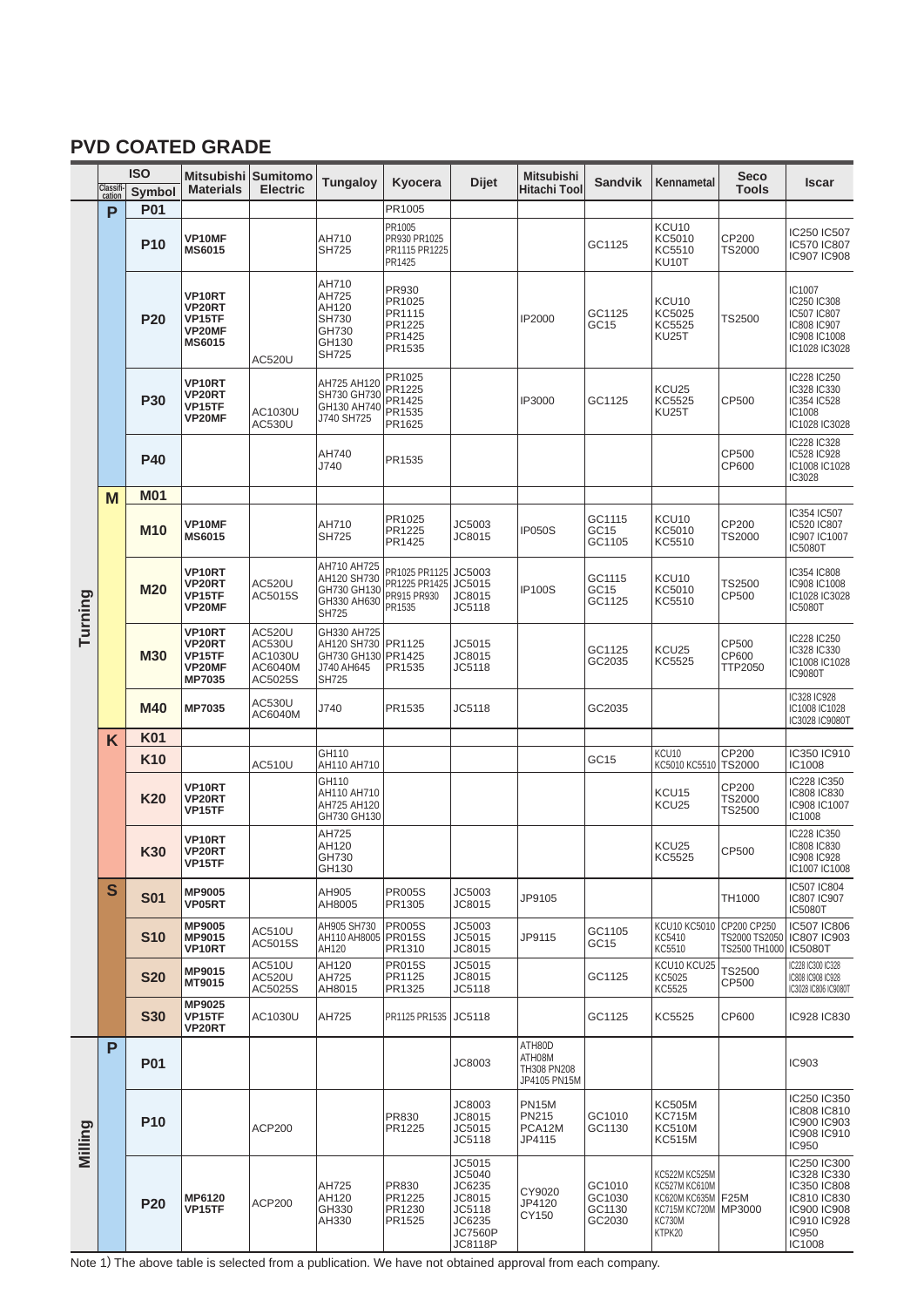## **PVD COATED GRADE**

|         |                     | <b>ISO</b>               |                                                                                      | Mitsubishi Sumitomo                                            | <b>Tungaloy</b>                                                                     | Kyocera                    | <b>Dijet</b>                                                                           | <b>Mitsubishi</b>                                        | <b>Sandvik</b>                                                                 | Kennametal                                                                                            | <b>Seco</b>                             | Iscar                                                                                   |
|---------|---------------------|--------------------------|--------------------------------------------------------------------------------------|----------------------------------------------------------------|-------------------------------------------------------------------------------------|----------------------------|----------------------------------------------------------------------------------------|----------------------------------------------------------|--------------------------------------------------------------------------------|-------------------------------------------------------------------------------------------------------|-----------------------------------------|-----------------------------------------------------------------------------------------|
|         | Classifi-<br>cation | Symbol                   | <b>Materials</b>                                                                     | <b>Electric</b>                                                |                                                                                     |                            |                                                                                        | Hitachi Tool                                             |                                                                                |                                                                                                       | <b>Tools</b>                            |                                                                                         |
|         | P                   | <b>P30</b>               | MP6120<br>VP15TF<br>MP6130<br><b>VP30RT</b>                                          | <b>ACP200</b><br>ACP300                                        | AH725<br>AH120<br>AH130<br>AH140<br>GH130<br>AH730<br>AH3035                        | PR1230<br>PR1525           | JC6235 JC7560<br>JC8050 JC7560P<br>JC5015 JC8118<br>JC5040 JC8118P<br>JC8015<br>JC5118 | JS4045<br>CY250<br><b>CY250V</b><br>CY25<br><b>HC844</b> | GC1010<br>GC1030<br>GC2030<br>GC1130                                           | <b>KC735M</b><br>KC725M<br><b>KC530M</b><br><b>KC537M</b><br>KCPM40                                   | F25M<br>MP3000<br>F30M<br>MP2050        | IC250 IC300<br>IC328 IC330<br>IC350 IC830<br>IC845 IC900<br>IC928 IC950<br>IC1008       |
|         |                     | <b>P40</b>               | <b>VP30RT</b>                                                                        | ACP300                                                         | AH140<br>AH3035                                                                     | PR1525                     | JC6235 JC7560<br>JC8050 JC7560P<br>JC5040 JC8118<br>JC5118 JC8118P<br>JC5118           | JS4060<br>PTH30E<br>PTH40H<br>JX1060<br>JS4060           | GC2030<br>GC1030<br>GC1130                                                     | KC735M<br><b>KC537M</b><br>KCPM40                                                                     | <b>F40M</b><br><b>T60M</b>              | IC300 IC328<br>IC330 IC830<br><b>IC928</b><br>IC1008                                    |
|         | M                   | <b>M01</b>               |                                                                                      |                                                                |                                                                                     |                            |                                                                                        | <b>PN08M PN208</b>                                       |                                                                                |                                                                                                       |                                         | <b>IC907</b>                                                                            |
|         |                     | <b>M10</b><br><b>M20</b> | VP15TF<br>MP7130<br><b>MP7030</b><br><b>VP20RT</b>                                   | <b>ACM100</b><br><b>ACP200</b>                                 | AH725<br>AH120<br>GH330<br>AH330<br>GH110                                           | PR1225<br>PR1025<br>PR1225 | JC5015<br>JC5118<br>JC8015                                                             | <b>PN15M</b><br>PN215<br>JP4120                          | GC1025 GC1030<br>GC1010 GC1130<br>GC1025<br>GC1030<br>GC1040<br>GC2030<br>S30T | <b>KC715M</b><br><b>KC515M</b><br>KC610M KC635M<br>KC730M KC720M<br>KC522M KC525M<br>KCPM40<br>KTPK20 | F25M<br>MP3000                          | IC903<br>IC250 IC300<br>IC808 IC830<br>IC900 IC908<br><b>IC928</b><br>IC1008            |
|         |                     | <b>M30</b>               | <b>VP15TF</b><br>MP7130<br><b>MP7030</b><br><b>VP20RT</b><br>MP7140<br><b>VP30RT</b> | <b>ACP200</b><br>ACP300<br><b>ACM300</b>                       | AH120 AH725<br>AH130 AH140 PR830<br>GH130 AH730 PR1225<br>GH340<br>AH3135<br>AH4035 | PR1525<br>PR1535           | JC5015 JC7560<br>JC8015 JC7560P<br>JC8050 JC8118<br>JC5118 JC8118P                     | JS4045<br>CY250<br><b>HC844</b>                          | S30T<br>GC1040<br>GC2030                                                       | <b>KC537M</b><br><b>KC725M</b><br><b>KC735M</b><br>KCPM40<br><b>KC530M</b>                            | F30M<br><b>F40M</b><br>MP3000<br>MP2050 | IC250 IC300<br>IC328 IC330<br>IC380 IC830<br>IC882 IC928<br>IC1008                      |
| Milling |                     | <b>M40</b>               | MP7140<br>VP30RT                                                                     | ACP300<br><b>ACM300</b>                                        | AH140<br>AH3135<br>AH4035                                                           | PR1525<br>PR1535           | JC5015 JC7560<br>JC5118 JC7560P<br>JC8050 JC8118<br><b>JC8118P</b>                     | PTH30E<br>PTH40H<br>JM4160                               |                                                                                |                                                                                                       | <b>F40M</b><br>MP2050                   | IC250 IC300<br>IC328 IC330<br>IC882<br>IC1008                                           |
|         | K                   | K01                      | MP8010                                                                               |                                                                | AH110<br>GH110<br>AH330                                                             |                            | JC8003                                                                                 | ATH80D<br>ATH08M<br>TH308                                |                                                                                |                                                                                                       |                                         |                                                                                         |
|         |                     | K <sub>10</sub>          | <b>MP8010</b>                                                                        |                                                                | AH110<br>GH110<br>AH725<br>AH120<br>GH130<br>AH330                                  | PR1210<br>PR1510           | JC8015                                                                                 | ATH10E<br>TH315<br><b>CY100H</b>                         | GC1010                                                                         | <b>KC514M</b><br><b>KC515M</b><br>KC527M<br>KC635M                                                    | MK2050                                  | IC350 IC810<br>IC830 IC900<br>IC910 IC928<br>IC950 IC380<br>IC1008                      |
|         |                     | <b>K20</b>               | VP15TF<br><b>VP20RT</b>                                                              | <b>ACK300</b>                                                  | GH130                                                                               | PR1210<br>PR1510           | JC5015<br>JC8015<br>JC6235                                                             | CY150<br>JP4120<br>CY9020<br>PTH13S                      | GC1010<br>GC1020                                                               | KTPK20 KC514M<br>KC610M KC520M<br>KC620M KC524M                                                       | MK2000<br>MK2050                        | IC350 IC808<br>IC810 IC830<br>IC900 IC908<br>IC910 IC928<br>IC950 IC1008                |
|         |                     | K30                      | VP15TF<br><b>VP20RT</b>                                                              | <b>ACK300</b>                                                  |                                                                                     |                            | JC6235<br>JC5015<br>JC8015<br>JC8118 JC8118P                                           | CY250<br>JS4045                                          | GC1020                                                                         | <b>KC522M</b><br><b>KC725M</b><br><b>KC524M</b><br><b>KC735M KC537M</b>                               | MK2050                                  | IC350 IC808<br>IC830 IC908<br>IC928 IC950<br>IC1008                                     |
|         | S                   | <b>S01</b>               |                                                                                      |                                                                |                                                                                     | PR1210                     | JC8003<br>JC8015<br>JC5118                                                             | <b>PN08M</b><br><b>PN208</b>                             |                                                                                |                                                                                                       |                                         | IC907 IC908<br>IC808 IC903                                                              |
|         |                     | <b>S10</b>               | MP9120<br>VP15TF                                                                     | <b>EH520Z</b><br>EH <sub>20</sub> Z<br><b>ACM100</b>           |                                                                                     | PR1210                     | JC8003<br>JC5015<br>JC8015<br>JC5118                                                   | JS1025<br>JP4120                                         | GC1130<br>GC1010<br>GC1030<br>GC2030                                           | <b>KC510M</b>                                                                                         | MS2050                                  | IC903 IC907<br>IC908 IC840<br>IC910 IC808                                               |
|         |                     | <b>S20</b>               | MP9120<br>VP15TF<br>MP9130<br>MP9030                                                 | <b>EH520Z</b><br>EH <sub>20</sub> Z<br><b>ACK300</b><br>ACP300 |                                                                                     | PR1535                     | JC8015<br>JC5015<br>JC8050<br>JC5118                                                   | PTH30H                                                   | S30T<br>GC2030<br>GC1030<br>GC1130                                             | <b>KC522M</b><br><b>KC525M</b><br>KCSM30<br>KCPM40                                                    | MS2050<br>MP2050                        | IC300 IC908<br>IC808 IC900<br>IC830 IC928<br>IC328 IC330<br>IC840 IC882<br><b>IC380</b> |
|         |                     | <b>S30</b>               |                                                                                      | ACP300<br><b>ACM300</b>                                        | AH3135                                                                              | PR1535                     | JC8050 JC7560<br>JC5118                                                                | JM4160                                                   | GC2030<br>GC1040                                                               | <b>KC725M</b><br>KCPM40                                                                               | MS2050 F40M<br>KCSM40                   | IC830 IC882<br><b>IC928</b>                                                             |
|         | н                   | H01                      | <b>MP8010</b><br>VP05HT                                                              |                                                                |                                                                                     |                            | JC8003 DH103<br>JC8008 DH102                                                           |                                                          |                                                                                |                                                                                                       |                                         | IC903                                                                                   |
|         |                     | H <sub>10</sub>          | VP15TF<br>VP10H                                                                      |                                                                |                                                                                     |                            | JC8003<br><b>JC8008</b><br>JC8015<br>JC5118<br><b>JC8118P</b>                          | JP4105<br>TH303<br>TH308<br>PTH08M<br>ATH08M<br>ATH80D   | GC1130<br>GC1010<br>GC1030                                                     | <b>KC505M</b><br><b>KC510M</b>                                                                        | MH1000<br>F15M                          | IC900 IC808<br>IC907 IC905                                                              |
|         |                     | H <sub>20</sub>          | VP15TF                                                                               |                                                                | AH3135                                                                              |                            | JC8015<br>JC5118<br>JC8118P                                                            | JP4115<br>TH315                                          | GC1030<br>GC1130                                                               |                                                                                                       | F15M                                    | IC900 IC808<br>IC908 IC380<br>IC1008                                                    |
|         |                     | H30                      |                                                                                      |                                                                | AH3135                                                                              |                            |                                                                                        | JP4120                                                   |                                                                                |                                                                                                       | MP3000<br>F30M                          | IC380 IC900<br>IC1008                                                                   |